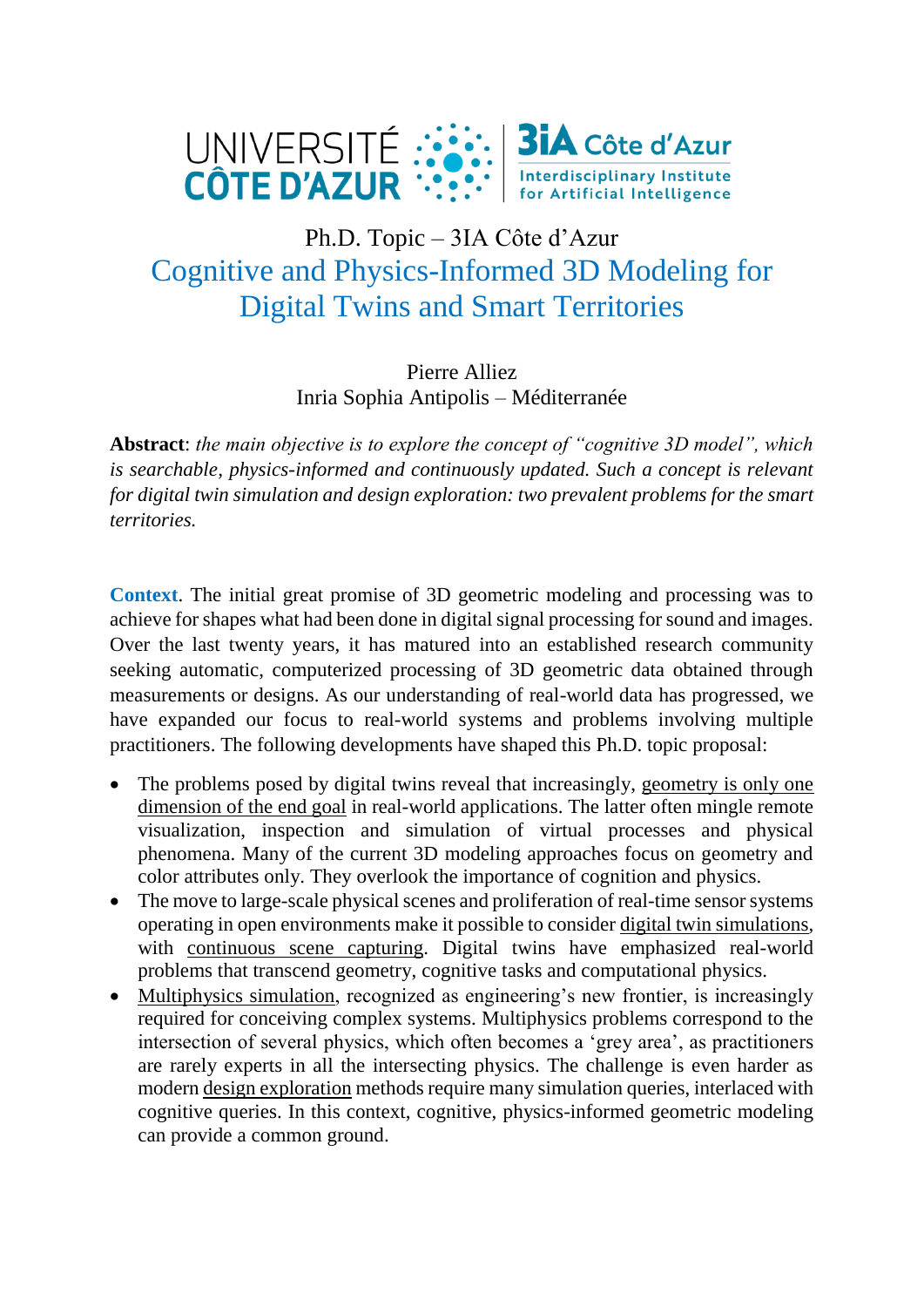• Recent advances in machine learning and data-intensive approaches facilitate a new era of frontier research where geometry, cognition and physics operate in tandem, rather than in silos.

**State-of-the-art**. The conventional approach to geometric modeling seeks to understand, represent and process the static geometry and visual appearance of 3D models, be they designed or acquired from the physical world [2], [3]. The problems posed within such a static, geometry-centric viewpoint are limited as they are stated without reference to the scene dynamics and physics. Accurate geometric representations can be acquired with laser scanning systems that deliver fine-grain data in the form of 3D point clouds with color attributes and images. However, and despite its high density, such representations only capture visible information, but no semantic or functional information. Their added value is limited as it consists of raw massive data. Many digital twin applications instead require data analytics and insights: i.e., the ability to perceive, abstract, memorize, learn and retrieve information such as presence, types, locations, functions, states of physical objects or systems, parameters and reference to a database. Today, the process of converting point cloud data into cognitive 3D models is still performed by manual or semi-automated tools, and limited to static scenes. As large-scale sites such as industrial facilities contain myriads of objects, the time and therefore the cost of such a conversion process is prohibitive. More specifically, the effort spent on modeling is estimated to ten times the time spent on capturing the scenes, e.g., in the order of months before a BIM (building information model) model is ready and usable for re-configurating a production facility. This greatly hampers the adoption of digital twins in industrial processes. More and more tools are available to reduce the efforts to generate BIM or CAD models, but they are often focused on narrow problems such as detection of pipes or walls.

Similarly, most conversion methods, such as surface reconstruction from measurement data, rely upon basic geometric priors [4], but not on physics or cognition. The main consequence of a physics-unaware approach is that the post-reconstruction output models are both imperfect and unfit to simulation. Of particular concern is the additional conversion step that is required for repairing [5], [6] then discretizing each class of objects. Chaining multiple steps renders the simulation-from-measurements pipeline inconsistent with physics and brittle due to trial-and-error processes. Geometric modeling for the simulation of physical phenomena commonly states the problem via a broader set of requirements: e.g. 'model and discretize geometric shapes adequately and provide high accuracy in important areas'. However, improving simulation accuracy is only one dimension of design exploration's initial promise to efficiently iterate between simulation and modeling. Such iterations are tightly entangled in acquisition systems operating continuously in open physical environments.

Methods such as error estimation and adaptive mesh refinement adapt the geometric model according to the characteristics of the physical solution. However, the common belief that sampling error dominates discretization error needs to be reevaluated due to uncertainties in error estimation methods. The isogeometric analysis (IGA) paradigm,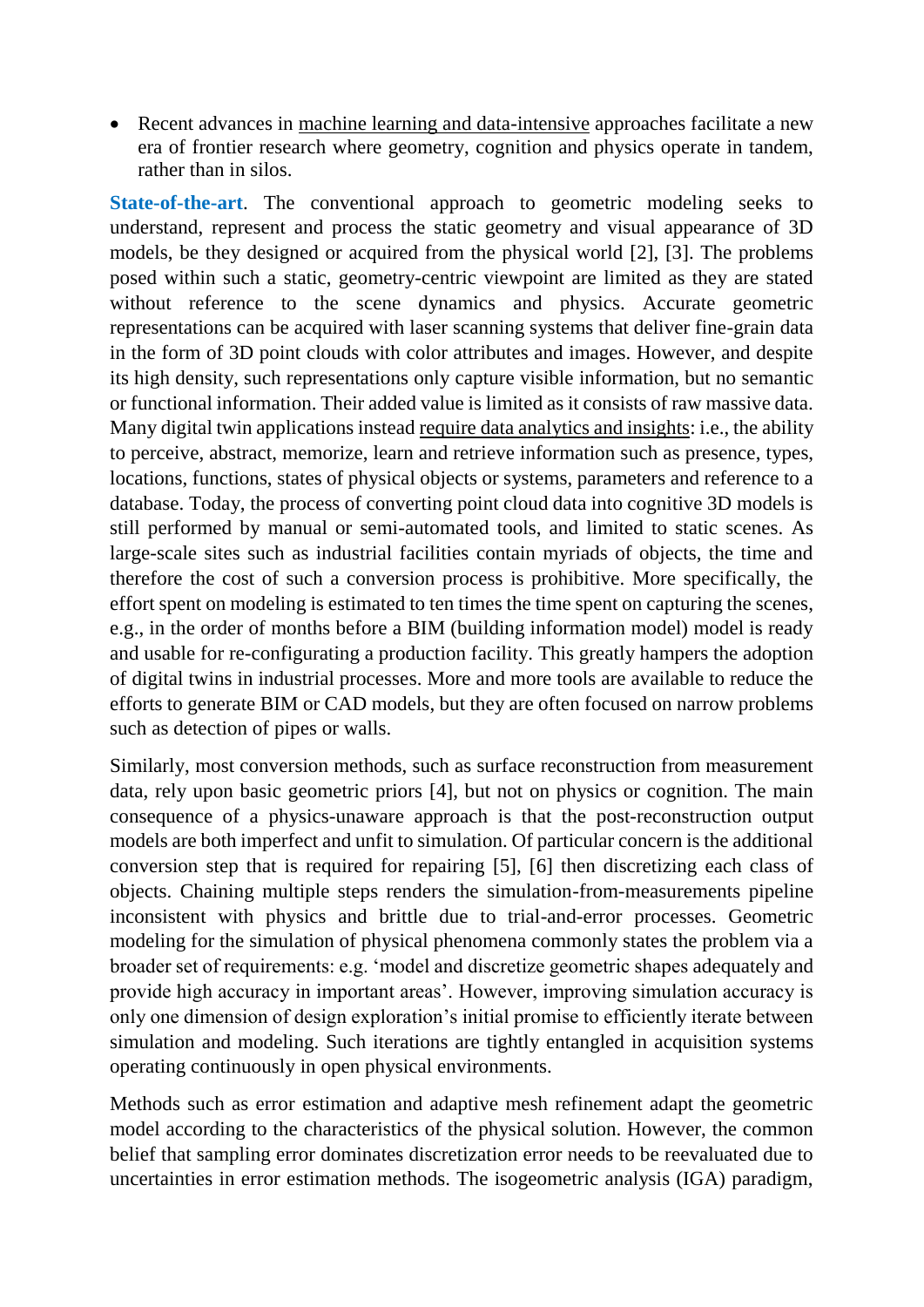introduced more than a decade ago [7], has been presented as the ultimate paradigm for bridging the gap between simulation and geometric design. Yet despite significant advances [8], rendering the core method (converting imperfect computer-aided-design (CAD) surface models into volumetric B-Splines [9]–[11]) versatile and simulationready is still an open problem. In addition, IGA-based modeling of large-scale scenes is currently out of reach due to the inherent complexity of IGA models.

Geometric modeling for digital twins requires cognitive- and physics-informed principles. In such a paradigm shift, physics becomes not just an end but also a means to contribute novel methods and tools.

**Objectives**. The main scientific objective is to combine geometry, cognition and physics. To this end, we will pursue two specific challenges: (1) enabling inspection and simulations on virtual replicas of the physical world accessible through sensing, and (2) enabling continuous modeling of physical scenes with time-varying objects. Ultimately, we seek geometric fidelity with rich cognition ability and consistency with physics. In the proposed research direction, consistency with physics is used to resolve the ill-posed problems that abound in geometric modeling and processing.

**Analysis through leveraging physical properties**. Analysis is concerned with the understanding of 3D shapes [12], shape collections [13], [14], scenes [15] and situational awareness. As geometry and physical properties contribute jointly to several physical phenomena occurring in a scene, considering physics can improve the understanding of a scene's geometry. More specifically, we will look beyond conventional analyses of visual and geometric data by utilizing any physical properties that can be measured and possibly simulated. We will obtain physical properties through direct sensors such as multispectral LiDAR or thermal imaging cameras. Coupling sensors with active devices such as infrared illuminators, we will model radiative transfers happening in the scene. Similar principles will be utilized for non-local light transport and sound capture. Offline, we will calibrate the acquisition system and train it to infer physics properties and geometry jointly. Online, the system will be fine-tuned by leveraging the active properties of sensors. Our physics-informed standpoint also enables us to consider the defects of sensors as relevant features. We will revisit sensor calibration to infer physical properties from defects, and generalize the idea of purposefully generating defects, such as out-of-focus blur [16], during acquisition to enhance physics-informed discrimination, where necessary.

**Continuous reconstruction**. Assuming input measurement data, reconstruction is the process of recovering shapes that fit these data, while dealing with defect-laden data. The reconstruction problem is inherently ill-posed as an infinite number of shapes may fit the data. The common wisdom consists of regularizing the problem via adding a geometric [4] or semantic prior [17]. However, using a single type of prior is insufficient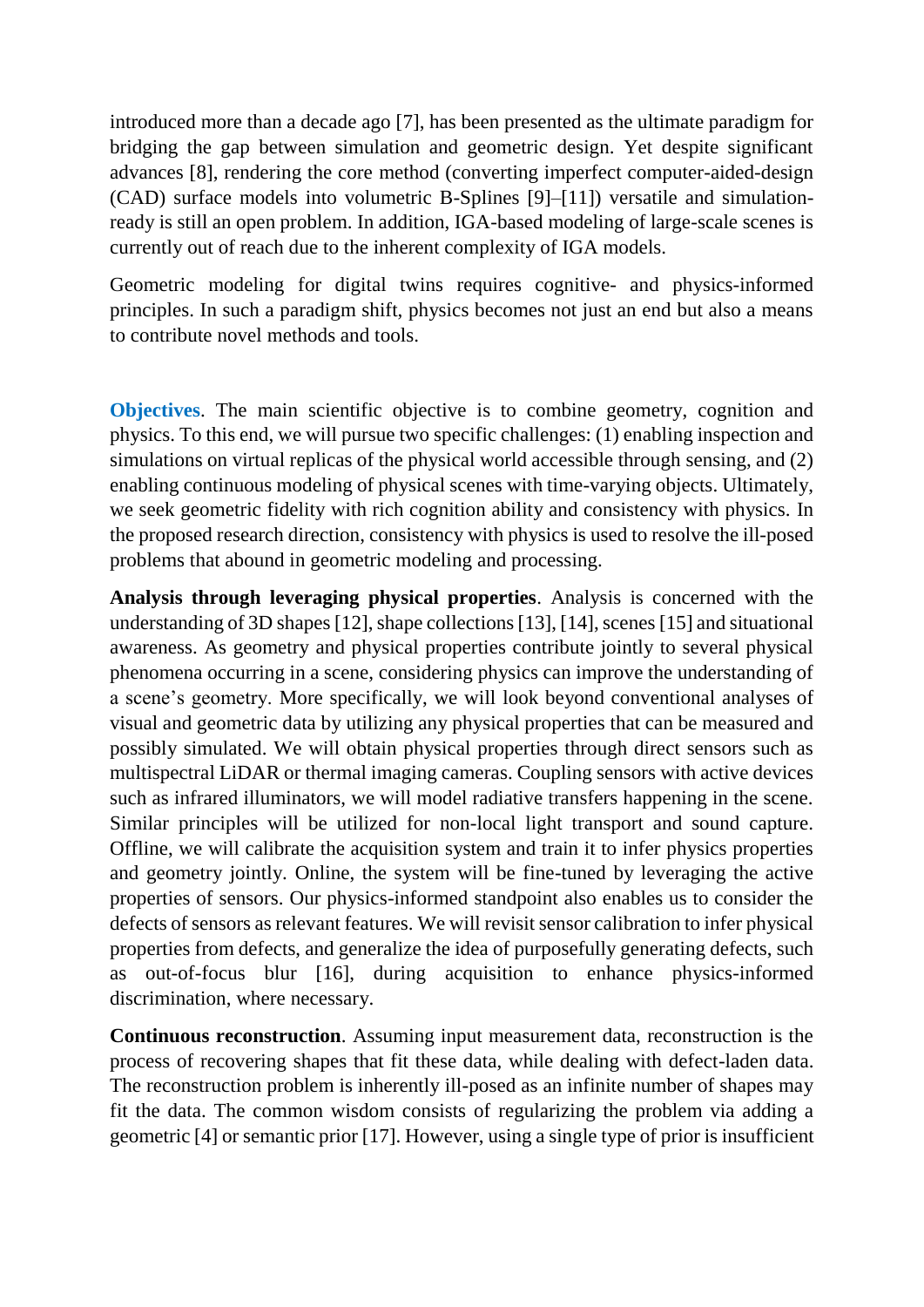for large-scale scenes with many diverse objects. We will instead utilize physicsinformed priors, leveraging them to devise a *continuous reconstruction* approach.

We will explore a *progressive physics-informed approach* capable of jointly improving data fitting and simulation accuracy. Such a progressive approach suits difficult tasks such as discovering sharp features and boundaries, and enables exploring a supervised prediction method for resolving the so-called '*hp*-dilemma' [21]. Physics-informed principles will then be applied to all degrees of freedom of this approach: spatially regularized priors, error metrics, objective functions and predictions. As digital twins become increasingly prevalent for industrial facilities or construction sites, we anticipate the need for continuous, cognitive reconstruction of complex scenes. The cognitive 3D scenes, dynamically updated as new sensor-information is acquired, could overcome the limitations of the current mapping techniques. Key improvements include honing via learning physics-informed priors for static objects, and tracking time-varying objects with physics-informed principles. Ultimately, we wish to devise a framework that continuously reconstructs while seeking physical consistency with respect to properties such as light, radiosity, heat and motion behaviors.

**Approximation informed by physical properties/laws or the discovery thereof.** Geometric approximation is a central component of the standard geometry processing toolbox [22], [23]; it is used to obtain fast approximations of various tasks such as rendering, processing, modeling or simulation. Some current approximation methods are judged 'relevant' for simulation problems [24], but a generic method suitable to a broad range of simulations has yet to be developed. Real-time simulations applied to complex shapes require approximate simulations that trade accuracy for processing time while preserving some characteristics of the full order model. Such approximations are commonly achieved via geometric simplification or model reduction [25], [26]. Despite major advances, these methods still simplify the physics in a manner that is insufficiently related to the geometry. We seek to explore a generic method that approximate geometry and physics while discovering the physical laws of settings where we can only invoke a black-box physics engine, i.e., when physical laws are unknown. These cases abound in multiphysics problems, when differentiable physics engines are inoperative. The problem amounts to discovering the laws of physics while only having access to physical experiments. The favored research direction is an adaptive learning framework invoking a physics engine on diverse geometric training data [29].

**Application to digital twins**. We will apply our algorithms for cognitive digital twin modeling, in collaboration with local academic or industrial partners. A key issue is to model during continuous acquisition in dense, crowded or hazardous environments. We will validate the relevance of our methods on digital twins for industrial facilities.

## **References**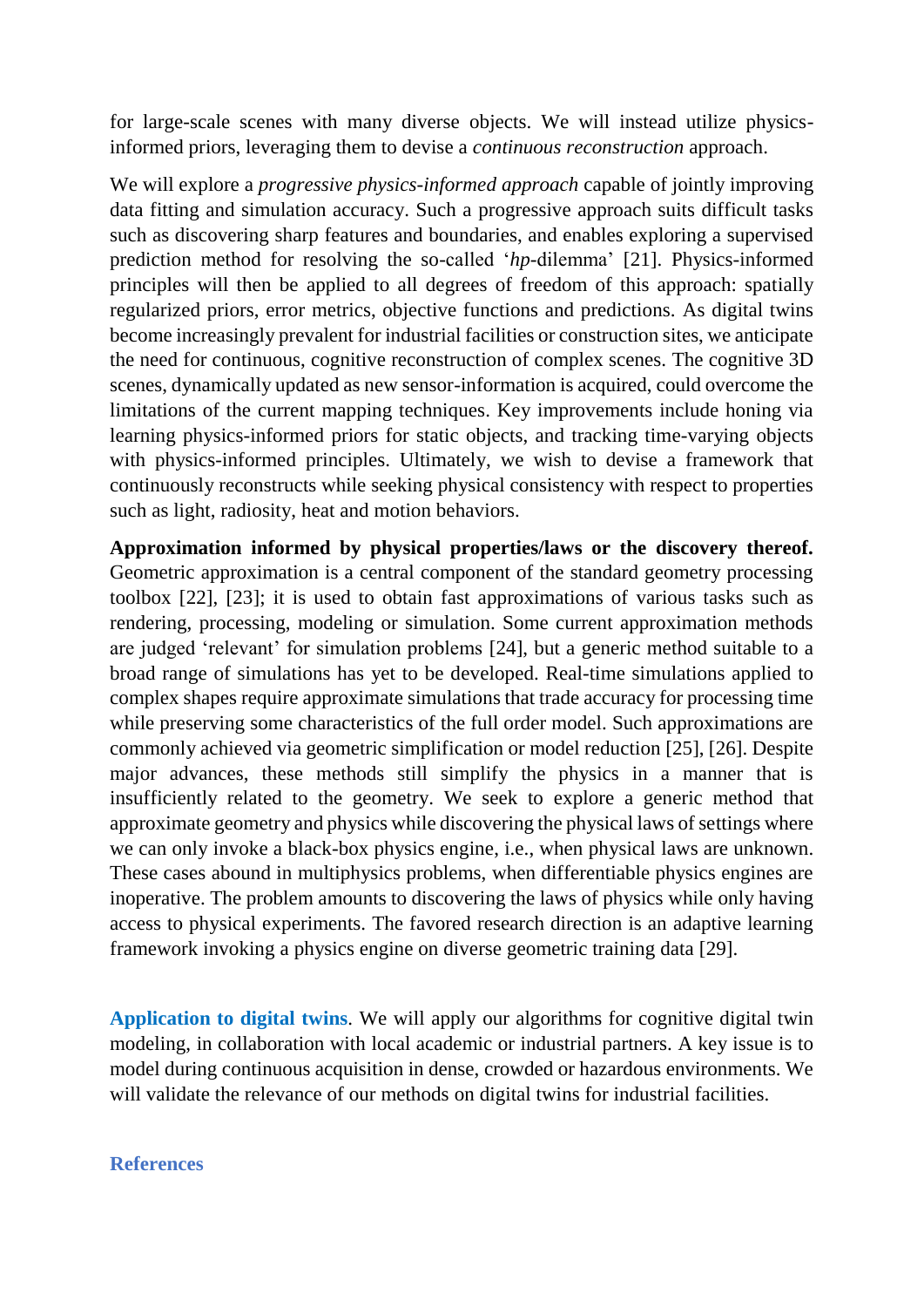- [1] P. Alliez and A. Fabri, "CGAL-The computational geometry algorithms library. ACM SIGGRAPH 2016 Courses.," 2016, doi: 10.1145/2897826.2927362.
- [2] J. A. Bærentzen, J. Gravesen, F. Anton, and H. Aanæs, *Guide to Computational Geometry Processing*. 2012.
- [3] M. Botsch, L. Kobbelt, M. Pauly, P. Alliez, and B. Lévy, *Polygon Mesh Processing*. 2010.
- [4] M. Berger *et al.*, "A Survey of Surface Reconstruction from Point Clouds," *Comput. Graph. Forum*, vol. 36, no. 1, 2017, doi: 10.1111/cgf.12802.
- [5] M. Attene, M. Campen, and L. Kobbelt, "Polygon mesh repairing," *ACM Comput. Surv.*, 2013, doi: 10.1145/2431211.2431214.
- [6] Y. Hu, Q. Zhou, X. Gao, A. Jacobson, D. Zorin, and D. Panozzo, "Tetrahedral meshing in the wild," *ACM Trans. Graph.*, 2018, doi: 10.1145/3197517.3201353.
- [7] J. A. Cottrell, T. J. R. Hughes, and Y. Bazilevs, *Isogeometric Analysis: Toward Integration of CAD and FEA*. 2009.
- [8] A. Buffa, "New challenges for (adaptive) PDE solvers: the interplay of analysis and geometry". https://cordis.europa.eu/project/id/694515.
- [9] G. J. Hettinga and J. Kosinka, "Conversion of B-rep CAD models into globally G1 triangular splines," *Comput. Aided Geom. Des.*, 2020, doi: 10.1016/j.cagd.2020.101832.
- [10] B. Marussig and T. J. R. Hughes, "A Review of Trimming in Isogeometric Analysis: Challenges, Data Exchange and Simulation Aspects," *Arch. Comput. Methods Eng.*, 2018, doi: 10.1007/s11831-017-9220-9.
- [11] J. Shen, J. Kosinka, M. A. Sabin, and N. A. Dodgson, "Conversion of trimmed NURBS surfaces to Catmull-Clark subdivision surfaces," *Comput. Aided Geom. Des.*, 2014, doi: 10.1016/j.cagd.2014.06.004.
- [12] K. Mo *et al.*, "StructEdit: Learning Structural Shape Variations," 2020.
- [13] R. Huang, P. Achlioptas, L. Guibas, and M. Ovsjanikov, "Limit Shapes A Tool for Understanding Shape Differences and Variability in 3D Model Collections," *Comput. Graph. Forum*, 2019, doi: 10.1111/cgf.13799.
- [14] A. Cohen and M. Ben-Chen, "Robust Shape Collection Matching and Correspondence from Shape Differences," *Comput. Graph. Forum*, 2020, doi: 10.1111/cgf.13952.
- [15] N. J. Mitra, M. Pauly, M. Wand, and D. Ceylan, "Symmetry in 3D geometry: Extraction and applications," *Comput. Graph. Forum*, 2013, doi: 10.1111/cgf.12010.
- [16] M. Carvalho, B. Le Saux, P. Trouvé-Peloux, A. Almansa, and F. Champagnat,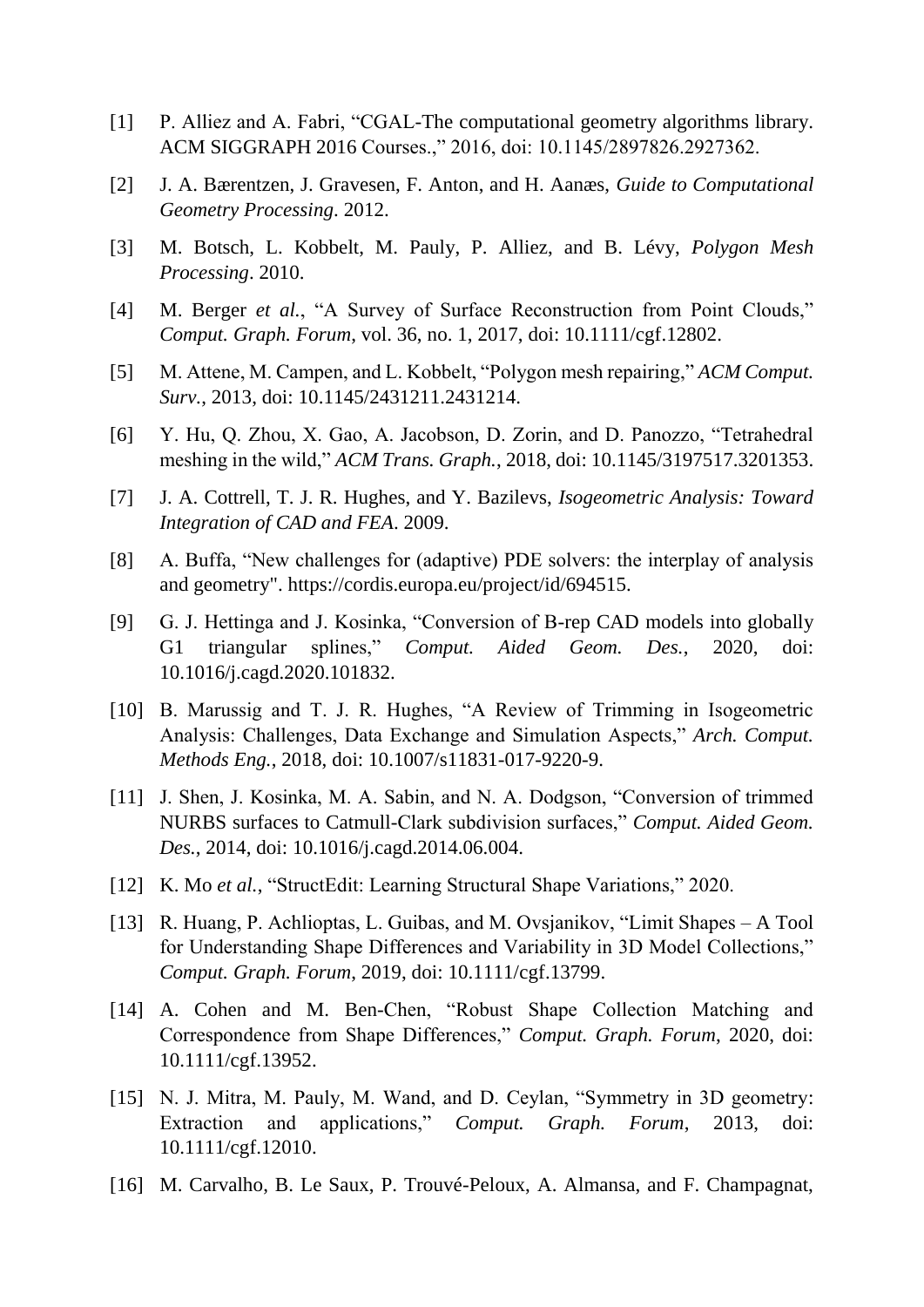"Deep Depth from Defocus: how can defocus blur improve 3D estimation using dense neural networks?," *CoRR*, vol. abs/1809.0, 2018.

- [17] C. Hane, C. Zach, A. Cohen, R. Angst, and M. Pollefeys, "Joint 3D scene reconstruction and class segmentation," 2013, doi: 10.1109/CVPR.2013.20.
- [18] J.-P. Bauchet and F. Lafarge, "Kinetic Shape Reconstruction," *ACM Trans. Graph.*, vol. 39, no. 5, 2020.
- [19] J. Feydy, "https://www.kernel-operations.io/geomloss/." .
- [20] L. Feng, P. Alliez, L. Busé, H. Delingette, and M. Desbrun, "Curved optimal delaunay triangulation," *ACM Trans. Graph.*, vol. 37, no. 4, 2018, doi: 10.1145/3197517.3201358.
- [21] O. Bartoš, V. Dolejší, G. May, A. Rangarajan, and F. Roskovec, "A goal-oriented anisotropic hp-mesh adaptation method for linear convection–diffusion–reaction problems," *Comput. Math. with Appl.*, vol. 78, no. 9, pp. 2973–2993, 2019, doi: https://doi.org/10.1016/j.camwa.2019.03.046.
- [22] D. Cohen-Steiner, P. Alliez, and M. Desbrun, "Variational shape approximation," in *ACM Transactions on Graphics*, 2004, vol. 23, no. 3, doi: 10.1145/1015706.1015817.
- [23] M. Mandad, D. Cohen-Steiner, and P. Alliez, "Isotopic approximation within a tolerance volume," *ACM Trans. Graph.*, vol. 34, no. 4, 2015, doi: 10.1145/2766950.
- [24] A. Thakur, A. G. Banerjee, and S. K. Gupta, "A survey of CAD model simplification techniques for physics-based simulation applications," *CAD Computer Aided Design*. 2009, doi: 10.1016/j.cad.2008.11.009.
- [25] M. Deiml, M. Suderland, P. Reiss, and M. Czupalla, "Development and evaluation of thermal model reduction algorithms for spacecraft," *Acta Astronaut.*, 2015, doi: 10.1016/j.actaastro.2015.01.018.
- [26] G. Fernández-Rico, I. Pérez-Grande, A. Sanz-Andres, I. Torralbo, and J. Woch, "Quasi-autonomous thermal model reduction for steady-state problems in space systems," *Appl. Therm. Eng.*, vol. 105, pp. 456–466, 2016, doi: https://doi.org/10.1016/j.applthermaleng.2016.03.017.
- [27] J. Feydy, T. Séjourné, F. X. Vialard, S. I. Amari, A. Trouvé, and G. Peyré, "Interpolating between Optimal Transport and MMD using Sinkhorn Divergences," 2020.
- [28] Q. Xia, "Motivations, ideas and applications of ramified optimal transportation," *ESAIM Math. Model. Numer. Anal.*, 2015, doi: 10.1051/m2an/2015028.
- [29] S. Koch *et al.*, "ABC: A big cad model dataset for geometric deep learning," 2019, doi: 10.1109/CVPR.2019.00983.